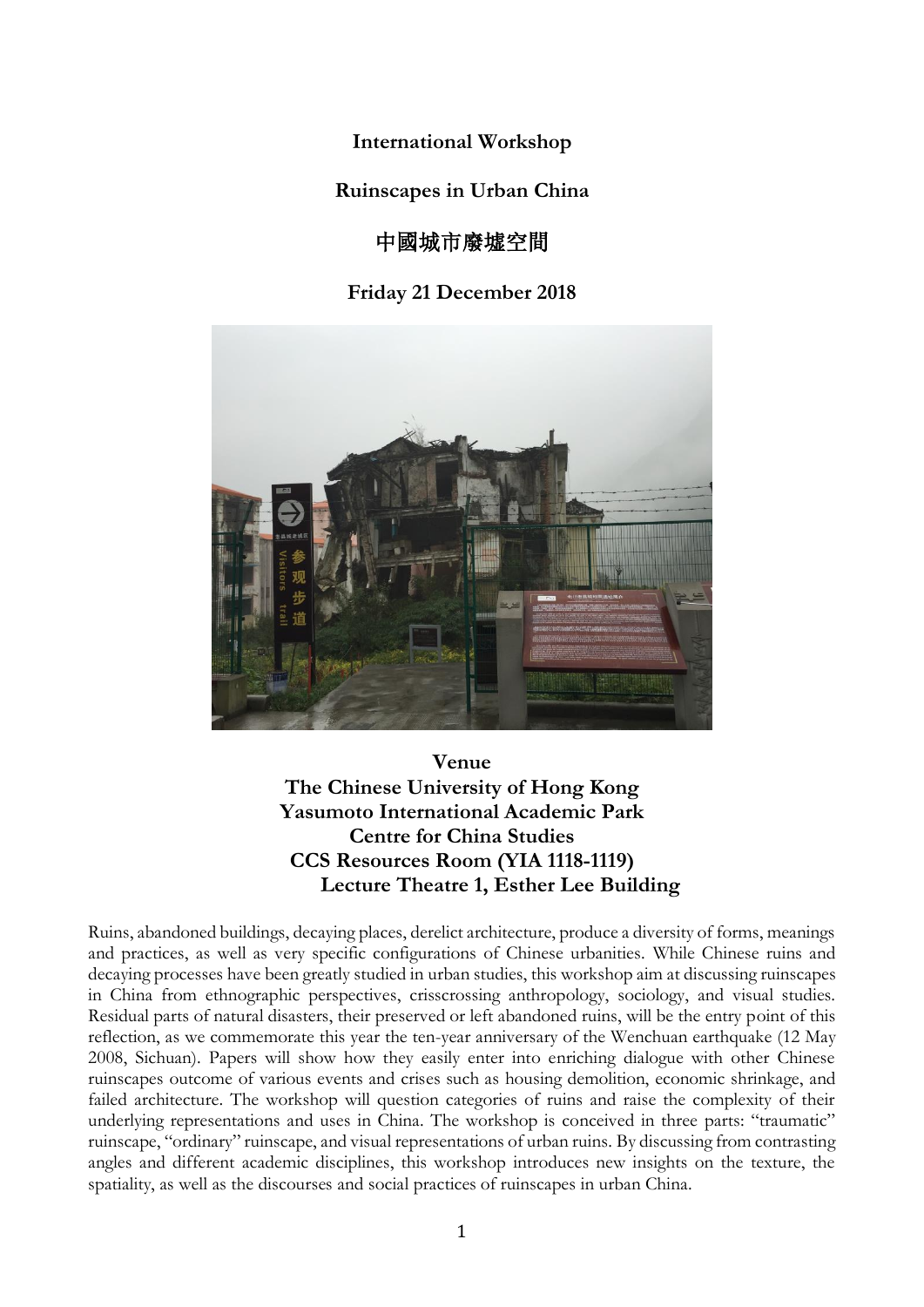## **Program**

### **9.30 Opening of the room/morning coffee CCS Resources Room (YIA1118-1119)**

### **9.45 Introduction by Judith Audin (CEFC, Hong Kong/CECMC) & Katiana Le Mentec (CECMC, CNRS)**

#### **10.00 Part 1: "Traumatic" ruinscapes**

The first part of the workshop reflects upon the social impacts of three kinds of ruins, remaining destroyed urban landscape after the Wenchuan earthquake, temporary demolition spaces on the Yangze banks before their submersion by the Three Gorges Dam Reservoir, and the ruins of urban demolition in Shanghai's *lilong*.

**10.00** Timmy Chih-Ting Chen (HKBU): **Remembering Ruins of the Wenchuan Earthquake**

**10.30** Katiana LE MENTEC (CNRS, CECMC, EHESS): **People's Contrasting Interactions with Urban Ruins: A Selection of Ethnographical Cases from Yunyang (Three Gorges Area) and Beichuan (Sichuan)**

**11.00** Jérémy CHEVAL (Ecole Urbaine, Lyon): **Practices around Shanghai lilong'<sup>s</sup> Material Demolition**

**11.30** Part 1 discussion

#### **12.00 Lunch for guest speakers**

#### **13.30 Part 2: "Ordinary" Ruinscapes – CCS Resources Room (YIA1118-1119)**

The second part of the workshop explores the "ordinary" dimensions of urban ruins in China and the theme of marginality through the case study of how marginal groups (migrant workers) appropriate theses liminal spaces, between wastescapes, and demolished spaces. The strangeness of abandoned buildings will also be examined through the practice of urban exploration. The liminality of ruins and of the way they are "lived in" is a way to rethink the dynamics of economic, social, and ecological crises and to provide another understanding on Chinese urbanities.

**13.45** WU Kaming (Centre for Cultural Studies, CUHK): **Living with Waste**

**14.15** LING Minhua (Centre for China Studies, CUHK): **Container Housing: Living with Demolition in Shanghai**

**14.45** Éric FLORENCE (CEFC, Hong Kong): **Writing and Drawing Destruction/Eviction: An Exploratory Look at a Children Magazine**

**15.15** Tong LAM (Department of History, University of Toronto): **Because There is No Room for Fiction in China's (Extra)ordinary Ruins**

**15.45** Part 2 discussion

#### **16.15 Break**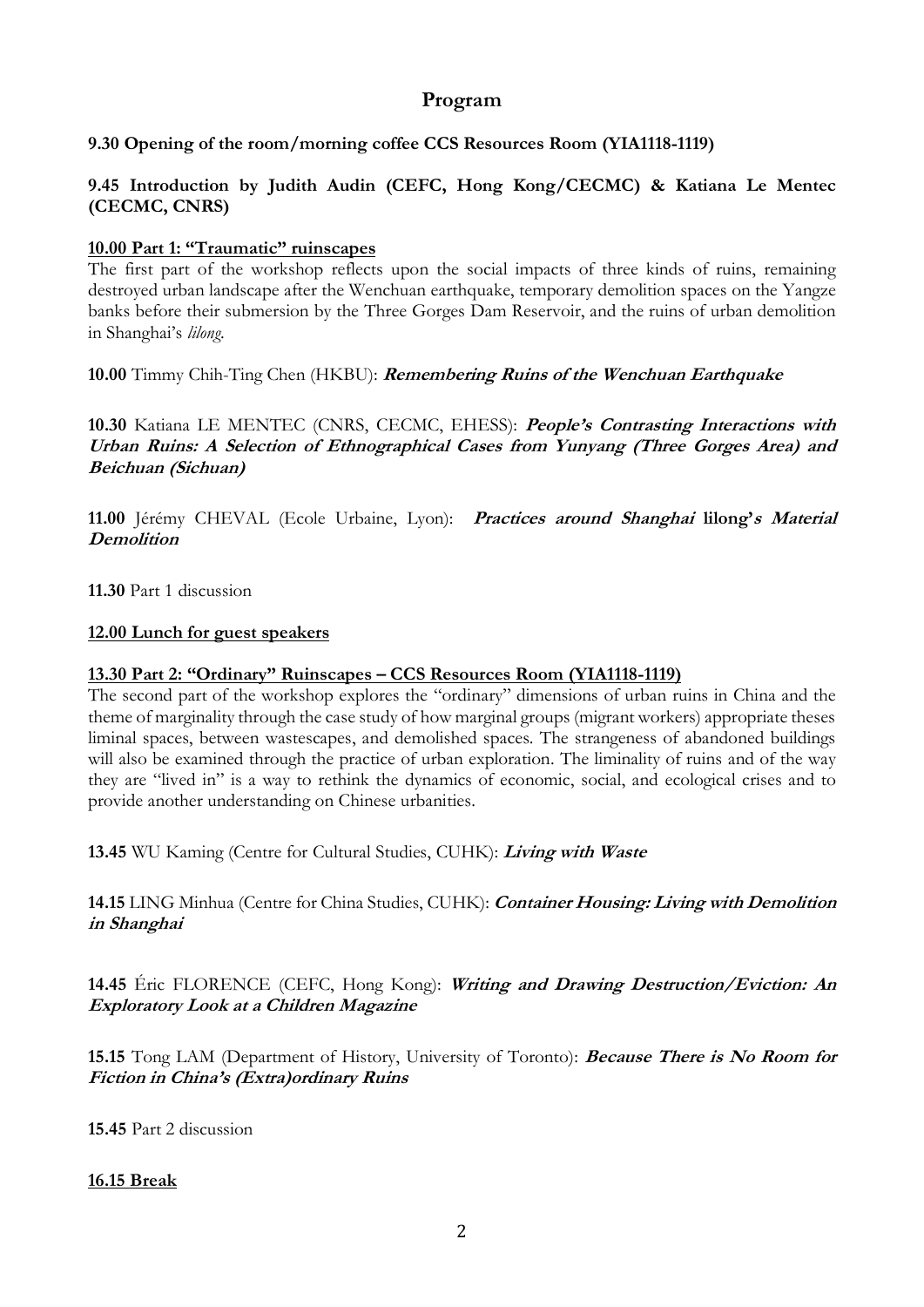### **16.45 Part 3: Envisioning Ruinscapes: Approaches in Visual Arts (Lecture Theatre 1, Esther Lee Building)**

The last part of the workshop is dedicated to film screenings on the topic of disaster and destruction work ruins. Screenings will be followed by a collective discussion on the way Chinese ruinscapes are envisioned. How visual arts seize such spaces and landscapes? What kind of messages can they convey that other forms of communication can't? How visual arts and social sciences can collaborate to better understand issues related to urban ruins in contemporary China?

**16.45** Presentation of film directors: Chen Qiulin 陈秋林, Gu Tao 古濤, and Xu Ruotao 徐若涛

**16.50** Film screenings

• **Screening of "On the Way to the Sea", directed by Gu Tao** 古濤**, 2010, Canada/China, GreenGround Productions, 20'**

Filmmaker returns to Wenchuan where he was born and which was hit by the most devastating earthauake in *Chinese history with 70,000 deaths, 375,000 seriously injured and over 17,000 people missing. His parents survived, but lost everything. How does an artist deal with this much suffering?*

• **Screening of "**别赋/**Farewell Poem", directed by Chen Qiulin** 陈秋林 **, 2002, 9'9 min 9 sec**

Filmmaker returns home, to the Three Gorges Area, at the time the Yangtze river bank cities are on the process to be deconstructed to make place for the Three Gorges Dam Reservoir. Farewell Poem is the first work of a long series of visual art works Chen Qiulin dedicated to the changes of urban landscape, of time and of people.

- **Screening of "**江河水 **/River**,**River", directed by Chen Qiulin** 陈秋林 **, 2005, 16'**
- **Screening of "Yumen", directed by JP Sniadecki**,**Xu Ruotao** 徐若涛 **et al. 65'** Set in a quasi-ghost town that once thrived with oil in China's arid northwest, Yumen is a haunting, fragmented tale of hungry souls, restless youth, a wandering artist and a lonely woman, all searching for human connection among the town's crumbling landscape. One part "ruin porn", one part "ghost story", and entirely shot on 16mm, the film brings together performance art, narrative gesture, and social realism not only to play with convention and *defy genre, but also to pay homage to a disappearing life-world and a fading medium*

**18.50**: Discussion with the filmmakers, the audience, and researchers Timmy Chih-Ting Chen (HKBU), Judith Pernin (CEFC, Hong Kong), and Kristof Van Den Troost (Centre for China Studies, CUHK).

**19.30** End of the workshop.